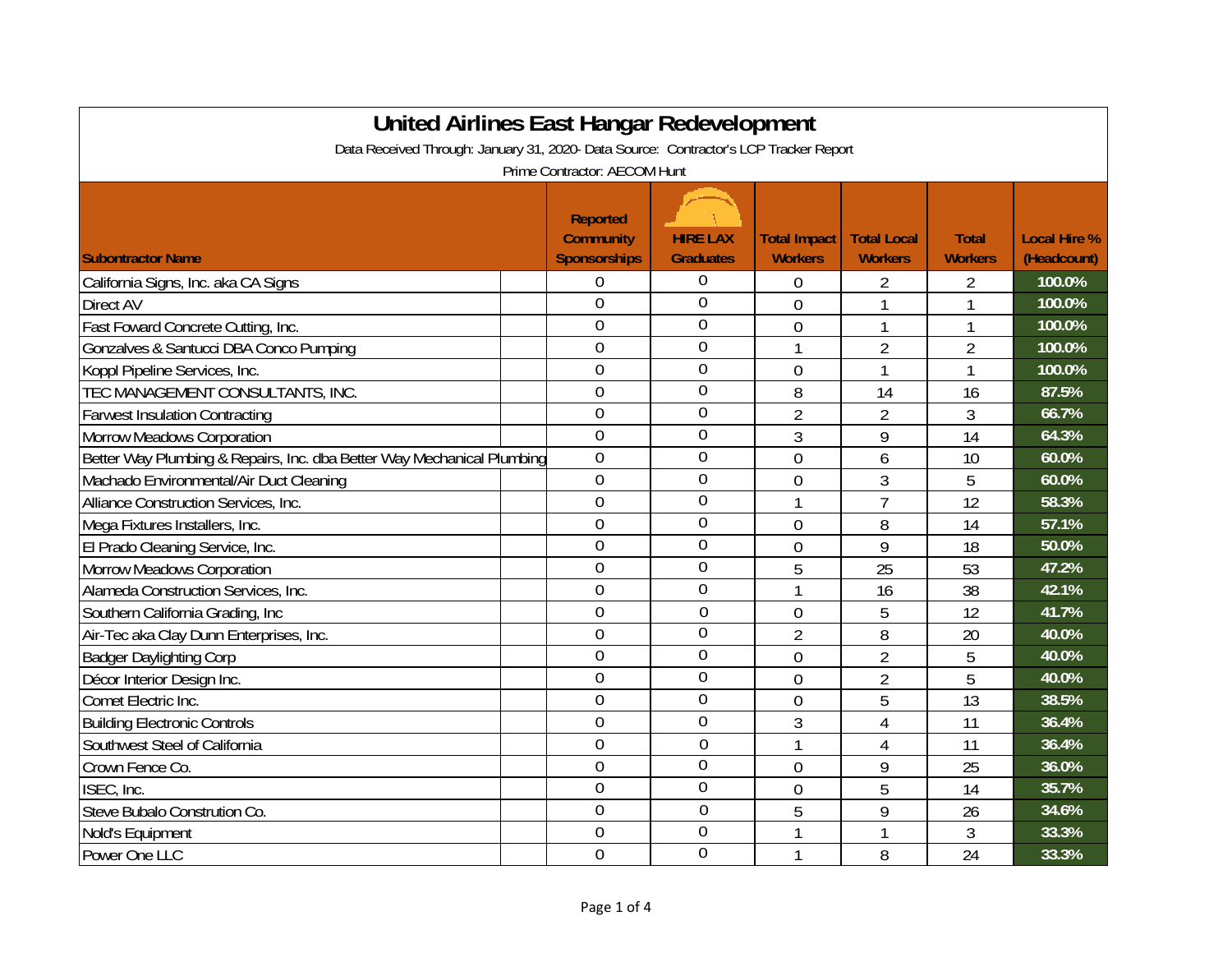| <b>United Airlines East Hangar Redevelopment</b>                                      |            |                     |                  |                     |                    |                |                     |  |
|---------------------------------------------------------------------------------------|------------|---------------------|------------------|---------------------|--------------------|----------------|---------------------|--|
| Data Received Through: January 31, 2020- Data Source: Contractor's LCP Tracker Report |            |                     |                  |                     |                    |                |                     |  |
| Prime Contractor: AECOM Hunt                                                          |            |                     |                  |                     |                    |                |                     |  |
|                                                                                       |            |                     |                  |                     |                    |                |                     |  |
|                                                                                       |            | <b>Reported</b>     |                  |                     |                    |                |                     |  |
|                                                                                       |            | <b>Community</b>    | <b>HIRE LAX</b>  | <b>Total Impact</b> | <b>Total Local</b> | <b>Total</b>   | <b>Local Hire %</b> |  |
| <b>Subontractor Name</b>                                                              |            | <b>Sponsorships</b> | <b>Graduates</b> | <b>Workers</b>      | <b>Workers</b>     | <b>Workers</b> | (Headcount)         |  |
| GGG Demolition, Inc. aka Miller Environmental                                         |            | $\overline{0}$      | $\mathbf 0$      | 2                   | 13                 | 40             | 32.5%               |  |
| The Culver Group, Inc.                                                                |            | $\overline{0}$      | $\overline{0}$   | 3                   | 3                  | 10             | 30.0%               |  |
| Environmental Construction Group, Inc.                                                |            | $\overline{0}$      | $\overline{0}$   | $\overline{4}$      | 8                  | 27             | 29.6%               |  |
| CSI Electrical Contractors, Inc.                                                      |            | $\overline{0}$      | $\theta$         | 2                   | 7                  | 25             | 28.0%               |  |
| C.A. Buchen Corp                                                                      |            | $\overline{0}$      | $\overline{0}$   | $\overline{0}$      | $\overline{4}$     | 15             | 26.7%               |  |
| Hixson Backhoe                                                                        |            | $\mathbf 0$         | $\overline{0}$   | $\overline{0}$      | 1                  | $\overline{4}$ | 25.0%               |  |
| Lawrence W. Rosine Co.                                                                |            | $\mathbf 0$         | $\overline{0}$   | $\overline{0}$      | $\overline{2}$     | 8              | 25.0%               |  |
| <b>ACCO Engineered Systems</b>                                                        |            | $\overline{0}$      | $\overline{0}$   | $\mathbf 0$         | 6                  | 27             | 22.2%               |  |
| <b>MSL Electric</b>                                                                   |            | $\theta$            | $\overline{0}$   | 1                   | $\overline{2}$     | 9              | 22.2%               |  |
| 3531 Trucking Inc.                                                                    |            | $\theta$            | $\overline{0}$   | $\overline{0}$      | $\overline{2}$     | 10             | 20.0%               |  |
| Hector Marroquin dba Hectors Roofing                                                  |            | $\theta$            | $\overline{0}$   | $\overline{0}$      | $\overline{2}$     | 10             | 20.0%               |  |
| Penhall Company                                                                       |            | $\theta$            | $\overline{0}$   | 1                   | $\mathbf{1}$       | 5              | 20.0%               |  |
| <b>Griffith Company</b>                                                               |            | $\theta$            | $\theta$         | 8                   | 13                 | 71             | 18.3%               |  |
| ABC Resources, Inc.                                                                   |            | $\theta$            | $\overline{0}$   | $\overline{0}$      | $\overline{2}$     | 11             | 18.2%               |  |
| Star Hardware                                                                         |            | $\overline{0}$      | $\overline{0}$   | $\mathbf 0$         | $\mathbf{1}$       | 6              | 16.7%               |  |
| Diversified Production Services, Inc.                                                 |            | $\overline{0}$      | $\overline{0}$   | 1                   | $\overline{7}$     | 45             | 15.6%               |  |
| Condon-Johnson & Associates Inc.                                                      |            | $\overline{0}$      | $\overline{0}$   | $\overline{0}$      | $\mathfrak{Z}$     | 22             | 13.6%               |  |
| Matrix Environmental, Inc.                                                            |            | $\overline{0}$      | $\overline{0}$   | $\overline{0}$      | 2                  | 15             | 13.3%               |  |
| J Colavin & Son, Inc.                                                                 |            | $\overline{0}$      | $\overline{0}$   | $\overline{0}$      | 1                  | 8              | 12.5%               |  |
| Service West, Inc.                                                                    |            | $\overline{0}$      | $\overline{0}$   | $\overline{0}$      | 5                  | 52             | 9.6%                |  |
| C Below Inc                                                                           |            | $\theta$            | $\overline{0}$   | 1                   | 1                  | 22             | 4.5%                |  |
| Air Balance Co., Inc.                                                                 |            | $\overline{0}$      | $\overline{0}$   | $\overline{0}$      | $\overline{0}$     | 1              | 0.0%                |  |
| Antigo Construction Inc                                                               | <b>NEW</b> | $\overline{0}$      | $\overline{0}$   | $\overline{0}$      | $\overline{0}$     | $\overline{1}$ | 0.0%                |  |
| BCH Crane LLC aka Bob Hill Hydraulic Crane Rental                                     |            | $\overline{0}$      | $\overline{0}$   | $\overline{0}$      | $\overline{0}$     | 3              | 0.0%                |  |
| Bill Petty's Backhoe Services Inc                                                     |            | $\overline{0}$      | $\overline{0}$   | $\overline{0}$      | $\overline{0}$     | 1              | 0.0%                |  |
| Cal Empire Engineering Inc                                                            |            | $\overline{0}$      | $\overline{0}$   | $\overline{0}$      | $\overline{0}$     | 9              | 0.0%                |  |
| Chief Engineering Co.                                                                 |            | $\overline{0}$      | $\theta$         | $\overline{0}$      | $\mathbf 0$        | 10             | 0.0%                |  |
| <b>Concrete Coring</b>                                                                |            | $\overline{0}$      | $\overline{0}$   | $\overline{0}$      | $\overline{0}$     | $\overline{4}$ | 0.0%                |  |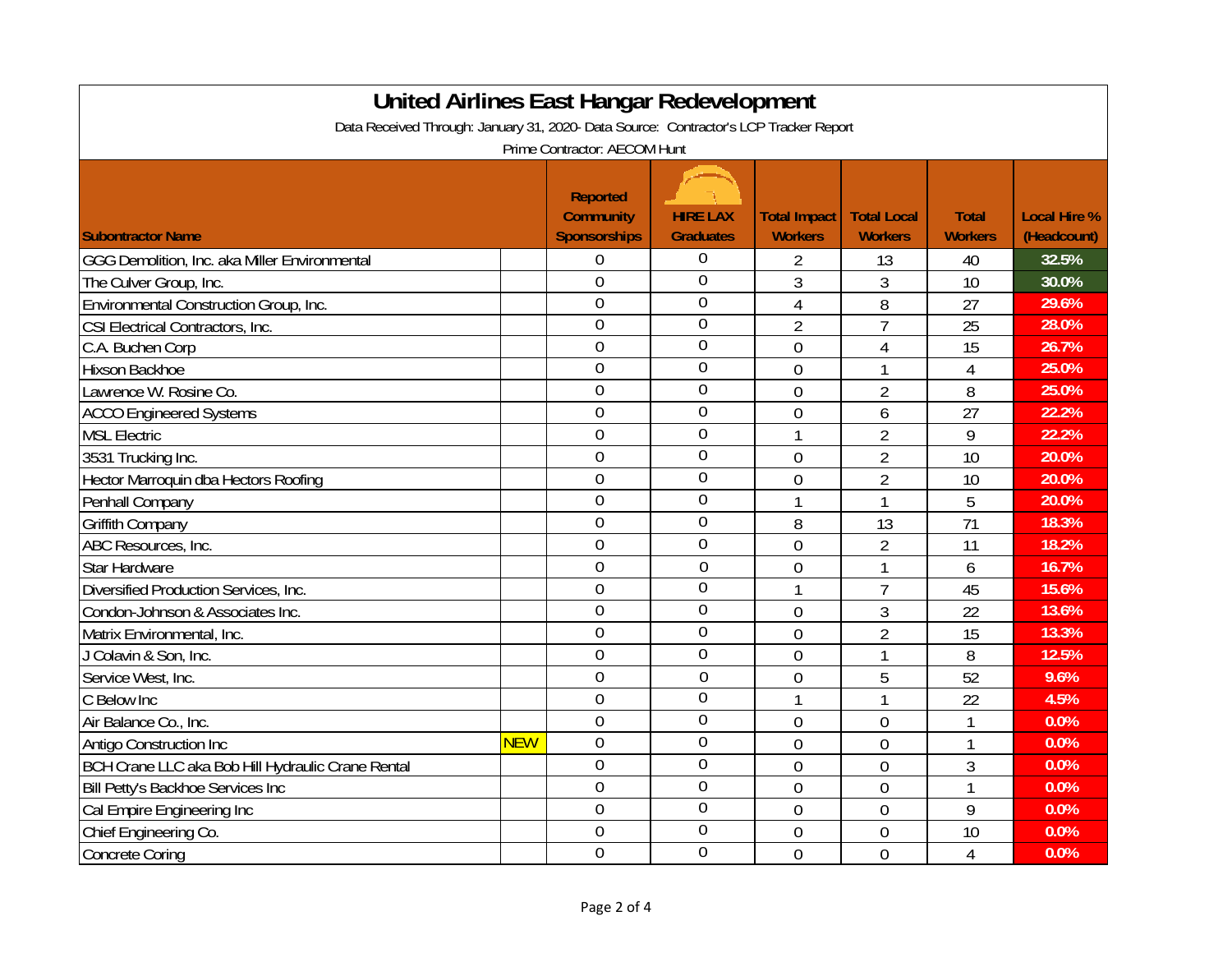| <b>United Airlines East Hangar Redevelopment</b>                                      |            |                     |                  |                     |                    |                |                     |  |
|---------------------------------------------------------------------------------------|------------|---------------------|------------------|---------------------|--------------------|----------------|---------------------|--|
| Data Received Through: January 31, 2020- Data Source: Contractor's LCP Tracker Report |            |                     |                  |                     |                    |                |                     |  |
| Prime Contractor: AECOM Hunt                                                          |            |                     |                  |                     |                    |                |                     |  |
|                                                                                       |            |                     |                  |                     |                    |                |                     |  |
|                                                                                       |            | <b>Reported</b>     |                  |                     |                    |                |                     |  |
|                                                                                       |            | <b>Community</b>    | <b>HIRE LAX</b>  | <b>Total Impact</b> | <b>Total Local</b> | <b>Total</b>   | <b>Local Hire %</b> |  |
| <b>Subontractor Name</b>                                                              |            | <b>Sponsorships</b> | <b>Graduates</b> | <b>Workers</b>      | <b>Workers</b>     | <b>Workers</b> | (Headcount)         |  |
| <b>Connor Concrete Cutting and Coring</b>                                             |            | $\theta$            | $\mathbf 0$      | $\overline{0}$      | $\overline{0}$     | 5              | 0.0%                |  |
| <b>Dinamic Modular Construction</b>                                                   |            | $\theta$            | $\overline{0}$   | $\overline{0}$      | $\overline{0}$     | $\overline{2}$ | 0.0%                |  |
| Dunkel Bros Macninery Moving Inc                                                      |            | $\overline{0}$      | $\overline{0}$   | $\overline{0}$      | $\overline{0}$     | 3              | 0.0%                |  |
| <b>G&amp;G Door Products</b>                                                          |            | $\overline{0}$      | $\overline{0}$   | $\overline{0}$      | $\overline{0}$     | $\overline{2}$ | 0.0%                |  |
| Ground Penetrating Radar Systems, LLC                                                 |            | $\overline{0}$      | $\overline{0}$   | $\overline{0}$      | $\overline{0}$     | $\overline{2}$ | 0.0%                |  |
| Guida Surveying, Inc.                                                                 |            | $\overline{0}$      | $\mathbf 0$      | $\overline{0}$      | $\overline{0}$     | 11             | 0.0%                |  |
| Hill Crane Service, Inc.                                                              |            | $\overline{0}$      | $\overline{0}$   | $\mathbf 0$         | $\overline{0}$     | $\mathbf{1}$   | 0.0%                |  |
| McKeon Door West                                                                      |            | $\overline{0}$      | $\overline{0}$   | $\overline{0}$      | $\overline{0}$     | $\overline{4}$ | 0.0%                |  |
| Newman Backhoe Service, Inc.                                                          |            | $\overline{0}$      | $\overline{0}$   | $\overline{0}$      | $\overline{0}$     | 5              | 0.0%                |  |
| Nor-Cal Pipeline Services                                                             |            | $\overline{0}$      | $\overline{0}$   | $\overline{0}$      | $\overline{0}$     | $\overline{2}$ | 0.0%                |  |
| Orange County Plastering Company, Inc.                                                |            | $\overline{0}$      | $\overline{0}$   | $\overline{0}$      | $\overline{0}$     | 3              | 0.0%                |  |
| Pavement Recycling Systems, Inc                                                       |            | $\overline{0}$      | $\overline{0}$   | $\overline{0}$      | $\overline{0}$     | 10             | 0.0%                |  |
| Performance Contracting, Inc                                                          |            | $\overline{0}$      | $\overline{0}$   | $\overline{0}$      | $\overline{0}$     | 6              | 0.0%                |  |
| <b>PG Cutting Services</b>                                                            |            | $\overline{0}$      | $\overline{0}$   | $\overline{0}$      | $\overline{0}$     | $\mathbf{1}$   | 0.0%                |  |
| Quick Deck Inc                                                                        |            | $\overline{0}$      | $\overline{0}$   | $\overline{0}$      | $\overline{0}$     | $\overline{2}$ | 0.0%                |  |
| <b>Rapid Recovery</b>                                                                 |            | $\overline{0}$      | $\overline{0}$   | $\mathbf 0$         | $\overline{0}$     | $\overline{2}$ | 0.0%                |  |
| RED HAWK FENCE AND ENVIRONMENTAL SERVICES dba Red Hawk F                              |            | $\overline{0}$      | $\overline{0}$   | $\overline{0}$      | $\overline{0}$     | 13             | 0.0%                |  |
| RMA Group                                                                             |            | $\overline{0}$      | $\overline{0}$   | $\mathbf 0$         | $\overline{0}$     | 5              | 0.0%                |  |
| Savala Equipment Company                                                              |            | $\overline{0}$      | $\overline{0}$   | $\overline{0}$      | $\overline{0}$     | 10             | 0.0%                |  |
| <b>Secsol DBA Security Solution</b>                                                   |            | $\overline{0}$      | $\overline{0}$   | $\overline{0}$      | $\overline{0}$     | $\overline{4}$ | 0.0%                |  |
| So-Cal Insulation                                                                     |            | $\overline{0}$      | $\overline{0}$   | $\overline{0}$      | $\overline{0}$     | $\mathbf{1}$   | 0.0%                |  |
| Southcoast Acoustical interiors, Inc.                                                 |            | $\overline{0}$      | $\overline{0}$   | $\mathbf 0$         | $\overline{0}$     | 6              | 0.0%                |  |
| West Coast Fire Protection, Inc                                                       |            | $\overline{0}$      | $\overline{0}$   | $\overline{0}$      | $\overline{0}$     | 6              | 0.0%                |  |
| Wiz Air Inc. DBA Equal Air Balance Company                                            |            | $\overline{0}$      | $\overline{0}$   | $\overline{0}$      | $\overline{0}$     | 3              | 0.0%                |  |
| California PumpCrete Inc aka California Pump Crete Inc.                               | <b>NEW</b> | $\overline{0}$      | $\mathbf 0$      | $\mathbf 0$         | $\overline{0}$     | $\overline{4}$ | 0.0%                |  |
| PCI, Inc.                                                                             | <b>NEW</b> | $\overline{0}$      | $\overline{0}$   | $\overline{0}$      | $\overline{0}$     | 9              | 0.0%                |  |
| R.J. Lalonde, Inc.                                                                    | <b>NEW</b> | $\overline{0}$      | $\overline{0}$   | $\mathbf 0$         | $\overline{0}$     | $\overline{2}$ | 0.0%                |  |
| Traffic Management, Inc.                                                              | <b>NEW</b> | $\overline{0}$      | $\overline{0}$   | $\overline{0}$      | $\overline{0}$     | $\overline{2}$ | 0.0%                |  |